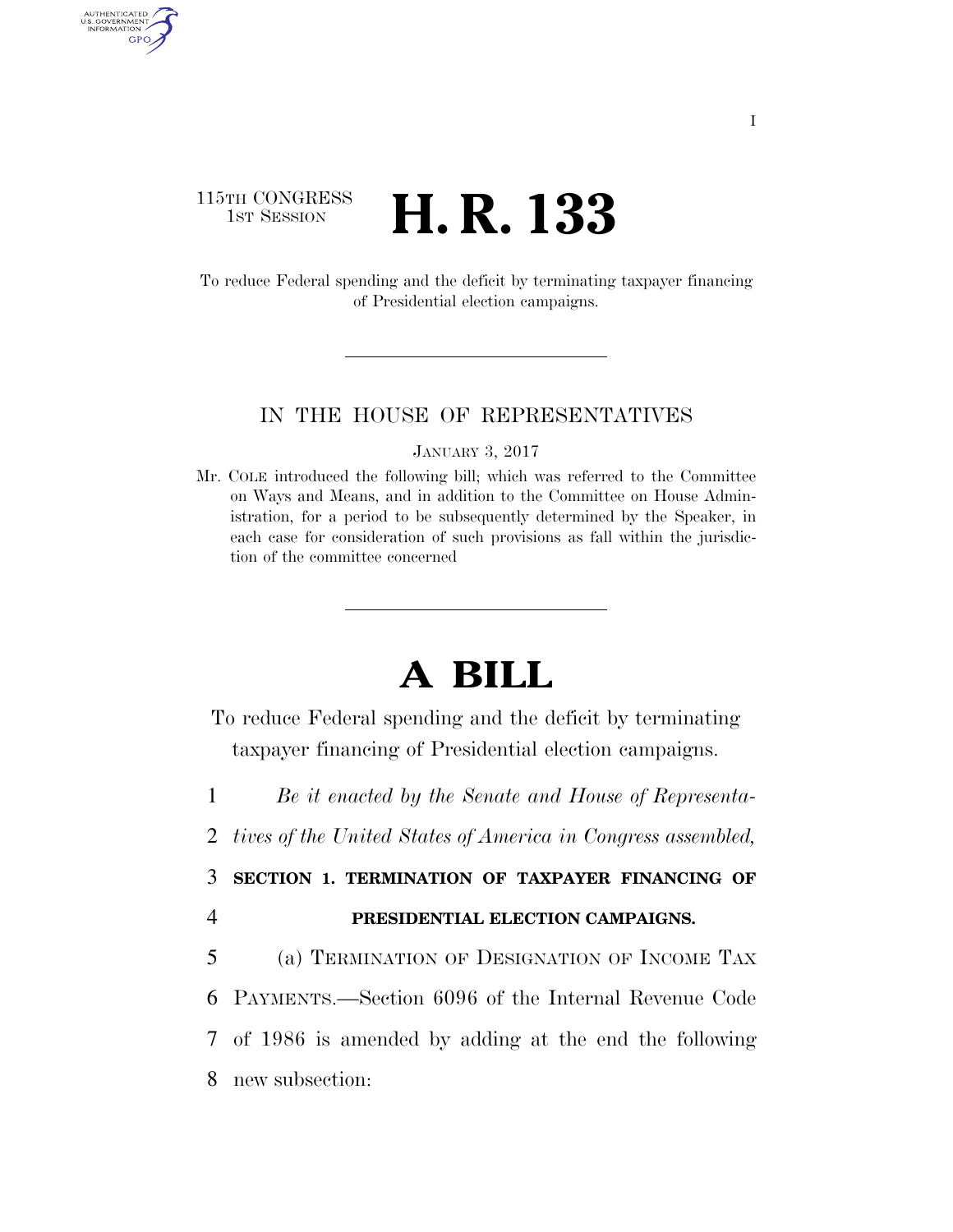''(d) TERMINATION.—This section shall not apply to taxable years beginning after December 31, 2016.''. (b) TERMINATION OF FUND AND ACCOUNT.— (1) TERMINATION OF PRESIDENTIAL ELECTION CAMPAIGN FUND.— (A) IN GENERAL.—Chapter 95 of subtitle H of such Code is amended by adding at the end the following new section: **''SEC. 9014. TERMINATION.**  ''The provisions of this chapter shall not apply with respect to any Presidential election (or any Presidential nominating convention) after the date of the enactment of this section, or to any candidate in such an election.''. 14 (B) TRANSFER OF REMAINING FUNDS. Section 9006 of such Code is amended by add- ing at the end the following new subsection: 17 "(d) TRANSFER OF FUNDS REMAINING AFTER TER- MINATION.—Of the amounts in the fund as of the date of the enactment of this subsection— 20 "(1) the Secretary shall transfer \$63,002,400 to the 10-Year Pediatric Research Initiative Fund 22 described in section  $9008(i)(2)$ , to be available as de-scribed in such section; and